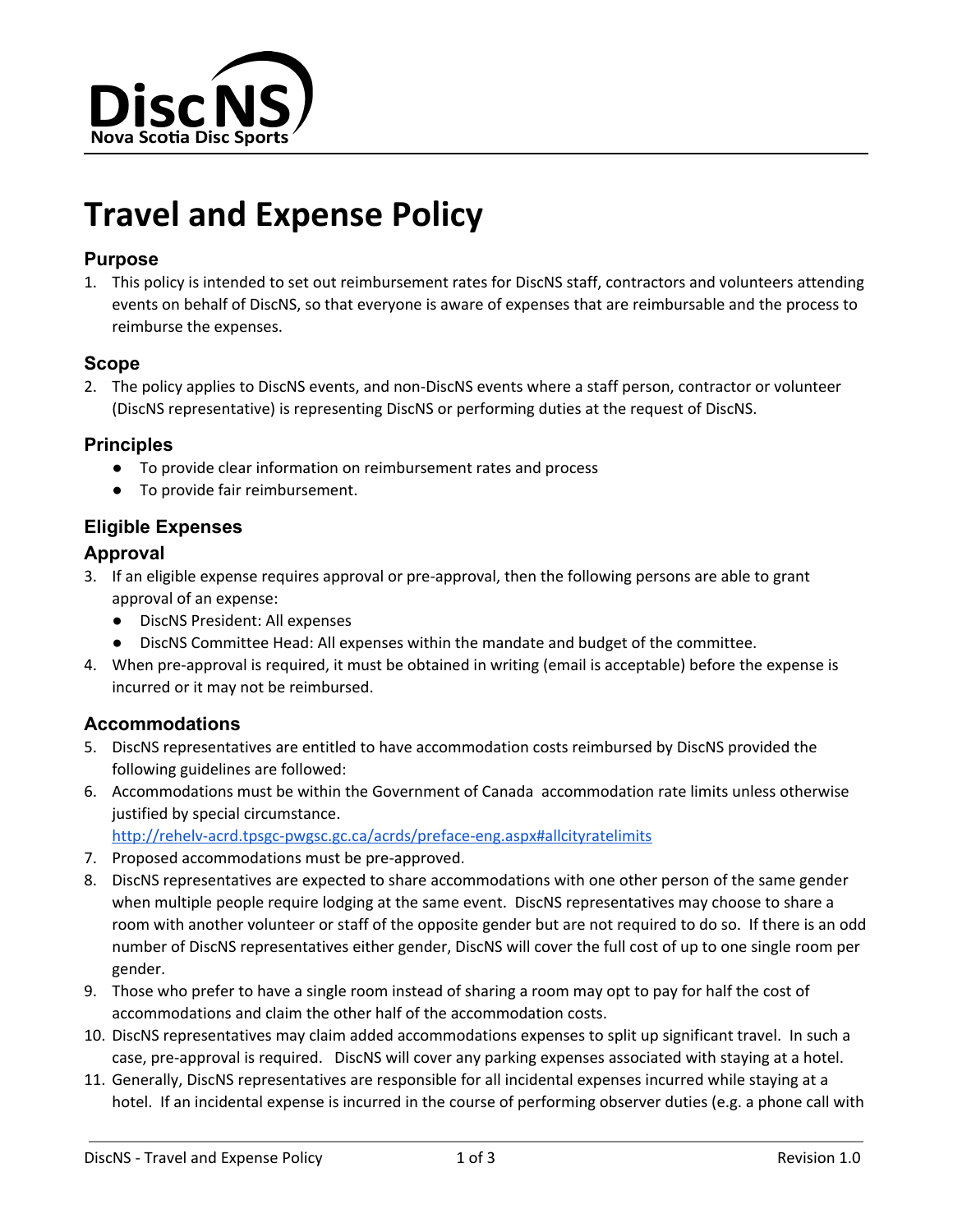the head observer, tournament director, etc.), the DiscNS representative may submit the expense, however, it will require formal approval before being accepted as an expense.

## **Travel Expenses**

- 12. Expenses related to approved travel are eligible for reimbursement from DiscNS.
	- a. **Driving a personal vehicle**. When driving a personal vehicle, the following expenses are fully reimbursable when directly related to attending an DiscNS event: gas expenses, parking at hotel and event venue, road tolls and ferry costs.
	- b. **Driving a personal vehicle**. The following costs are *not* eligible for reimbursement: parking fines, traffic violation or towing charges and similar charges, costs incurred when driving a vehicle to and from work as part of an employment contract.
	- c. **Bus, train and flight**s. Bus, train and flight costs are eligible for full reimbursement by DiscNS. These expenses must be pre-approved by the DiscNS head observer or executive director. Generally, a budget will be provided for the DiscNS representative to book travel arrangements within.
	- d. **Air travel.** Standard or economy class travel should be booked at the lowest fare available for the most direct route and must be pre-approve. Where possible, flight bookings should be made sufficiently in advance of travel to obtain advance purchase fares. DiscNS will cover the standard cost of the ticket and one piece of checked luggage, with excess luggage, upgrades, pre-seat selection, being the responsibility of the DiscNS representative unless required for the duties (e.g., excess luggage to transport required items).
	- e. **Taxi and public transportation**. Taxi and public transportation expenses for travel to the airport, train station or bus station for approved travel are eligible for reimbursement.
	- f. **Rental cars**. The use of a rental car to carry out duties requires pre-approval. DiscNS representatives requiring a rental vehicle are encouraged to book vehicles early at the lowest possible rate. Both the rental costs and insurance costs associated with an approved rental car are eligible for reimbursement. All damage to the rental vehicle is the responsibility of the renting DiscNS representative.
	- g. If a DiscNS representative is unable to attend an event after travel arrangements have been made, then the DiscNS representative is responsible for cancelling all travel arrangements. A travel credit should be obtained for future DiscNS related travel.

## **Food and Per Diem**

- 13. DiscNS representatives attending events on behalf of DiscNS may claim food expenses associated with attending the event. DiscNS representatives have two options:
- 14. They can claim a per diem of \$35/day with no receipts required; or
- 15. They can provide receipts for up to a maximum of \$45/day in food expenses.

## **Other Expenses and Variations**

16. Generally, all other expenses are not reimbursable. However, if any unforeseen expenses arise in the course of performing duties as a DiscNS representative, then an application for approval of expenses may be made. Additionally, if due to circumstances any part of the above policy cannot be met (e.g. A hotel at the approved room rate is not available) then an application for approval of an exception to the policy guidelines can be made.

## **Personal Expenses**

- 17. Approved DiscNS representative travel and personal travel may be combined, subject to the following conditions:
- 18. Additional costs associated with extending a stay for personal reasons will not be reimbursed.
- 19. A spouse may travel with a DiscNS representative, but the DiscNS representative is responsible for paying all travel cost and the spouse's portion of accommodations.